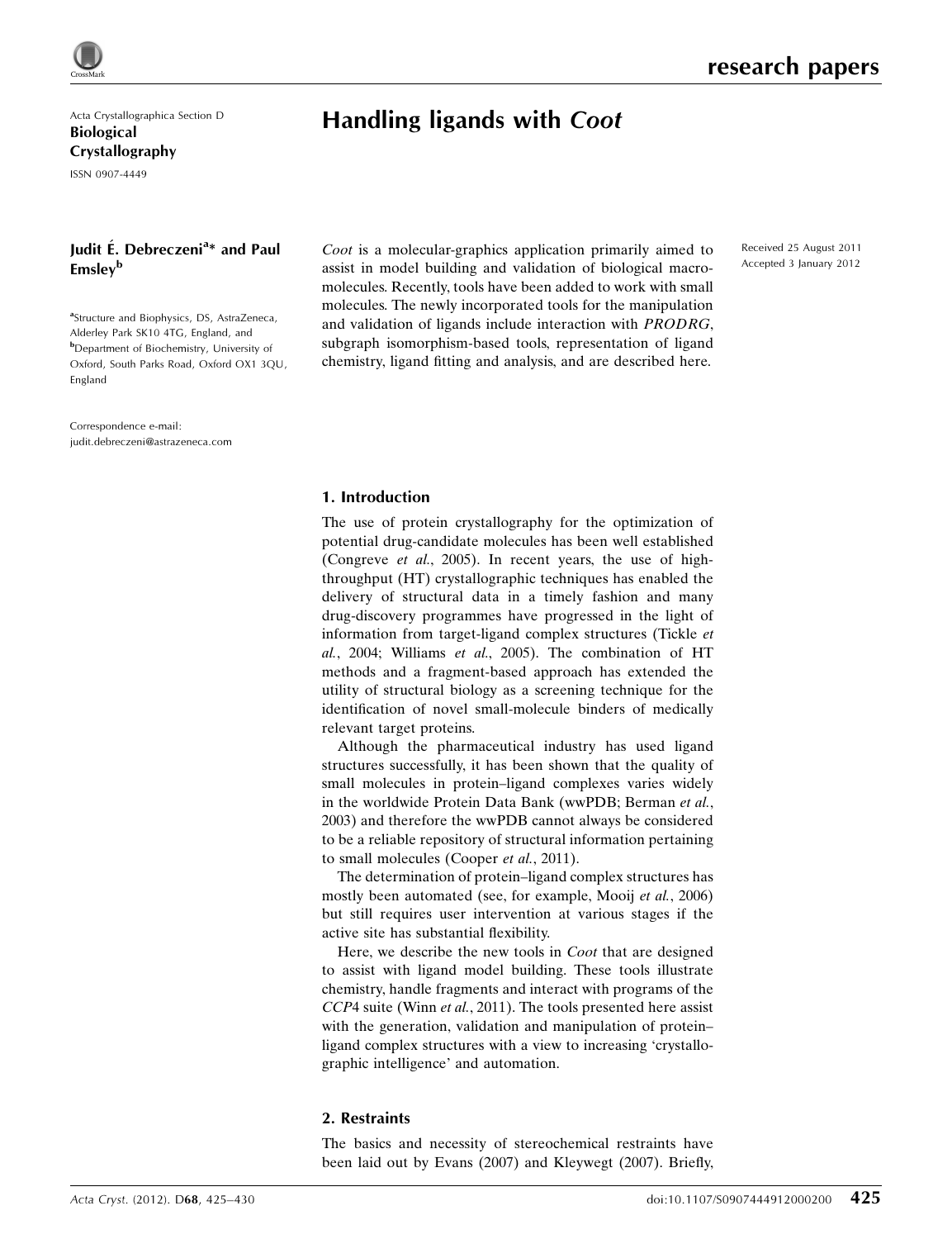the restraints that are typically used describe ideal values and estimated standard deviations for bond lengths, bond angles, torsion angles, planar groups and chiral volumes. The generation of high-quality restraints for heterocompounds remains a substantial stumbling block.

Restraints for all compounds in the wwPDB (at the time of release) are available in the new version of the dictionary supplied with the program REFMAC (Vagin et al., 2004) distributed by CCP4 in v.6.2. An alternative source is the web service HIC-Up (Kleywegt & Jones, 1998). The standard dictionary types produced by HIC-Up are those for the programs  $O$  (Jones et al., 1991) and  $X$ -PLOR (Brünger, 1992).

# 3. Generating ligand descriptions with Coot

The task of ligand fitting to a protein structure often starts with the generation of a representation of the ligand. The three-dimensional coordinates of a ligand conformer and the dictionary can be generated by a number of means depending on the starting point [typically SMILES or an MDL Molfile (a simple two-dimensional molecular description specifying atom elements and bond orders)]. Software to convert from these starting points (and, in some cases, further steps in the ligandfitting process) include the programs CORINA (Gasteiger et al., 1990), LIBCHECK (Vagin et al., 2004), PRODRG (Schüttelkopf & van Aalten, 2004), phenix.elbow (Moriarty et al., 2009) and AFITT (Open Eye Scientific Software; Wlodek et al., 2006). These programs not only produce a threedimensional model for the ligand but also, and just as importantly, a restraints dictionary.

An alternative starting point is a copy of the threedimensional model coordinates of the ligand. This starting point involves the perception of chemistry and is not handled by current Coot tools.

## 3.1. Two-dimensional ligand sketcher

Coot has a two-dimensional ligand sketcher, along the lines of the MarvinSketch software from ChemAxon or the JME molecular-editor application (http://www.molinspiration.com/ jme/), for the free drawing of chemical diagrams. The editor has a built-in knowledge of chirality, valence, charge and hydrogen assignment. It allows the import and export of structures in SMILES and the MDL Molfile format.

Coot also provides a programmatic interface (both Scheme and Python) to receive coordinate and dictionary 'objects': these are convenient for program-to-program communication (i.e. obviating the need to read and write molecule files to the file system).

## 3.2. Interface to PRODRG

The CCP4 software suite now includes PRODRG (Schüttelkopf & van Aalten, 2004) as a command-line-driven program. The two-dimensional ligand sketcher in Coot interacts with PRODRG on behalf of the user, providing the MDL Molfile as input to PRODRG and reading and displaying the output [namely a PDB file (Bernstein et al., 1977) containing three-dimensional coordinates and a CIF restraints dictionary]. It should be noted that PRODRG does not handle ligands with metal atoms.

Coot uses LIBCHECK to generate molecules when starting from a SMILES string.

# 4. Common subgraph isomorphism-based tools

Chemical structures can straightforwardly be represented as mathematical graphs, with the graph edges and vertices representing the molecule's bonds and atoms. Using an improved backtracking algorithm in the common subgraph isomorphism (CSI) search (Krissinel & Henrick, 2004) has considerably increased search speed over more traditional methods.

This technique has enabled a number of tools that are useful in ligand comparison and manipulation.

# 4.1. SBase searching

SBase is a database containing descriptions of practically all residues and small-molecule component types found in the PDB as of 2007. SBase, distributed by the PDBe, has an equivalent information content as the wwPDB's Chemical Component Dictionary. However, SBase has the advantage of being rapidly accessible and has a C++ API available in the mmdb library from the CCP4 suite of programs (Krissinel et al., 2004) that also provides access to CSI. This API is exploited by Coot.

Using the two-dimensional ligand sketcher (or by importing an MDL Molfile) one can generate a chemical diagram that can be used to search SBase given a user-defined similarity fraction (at least a given percentage of the atoms in the search fragment have corresponding atoms in the database fragment). Compounds returned by the search can be imported into Coot as three-dimensional models together with their restraints description.

A search against bespoke or internal databases is not possible at the time of writing, but should be available in the future.

## 4.2. Least-squares ligand overlay

Coot uses the CSI search from the mmdb library to identify the core fragment of a reference molecule that matches that of a 'moving' ligand. Provided that there are more than two such atom pairs, *Coot* uses the atom-pair list to provide a rigidbody rotation–translation matrix that transforms the 'moving' ligand.

## 4.3. Atom-name mapping

When comparing similar ligands in a binding pocket, it is convenient that structurally equivalent atoms are named identically (e.g. the label 'C2' refers to 'the same' atom in the ligands that are being compared). However, certain ligand description-generating programs (e.g. PRODRG) arbitrarily rename atoms and do not maintain a consistent naming scheme with reference ligands.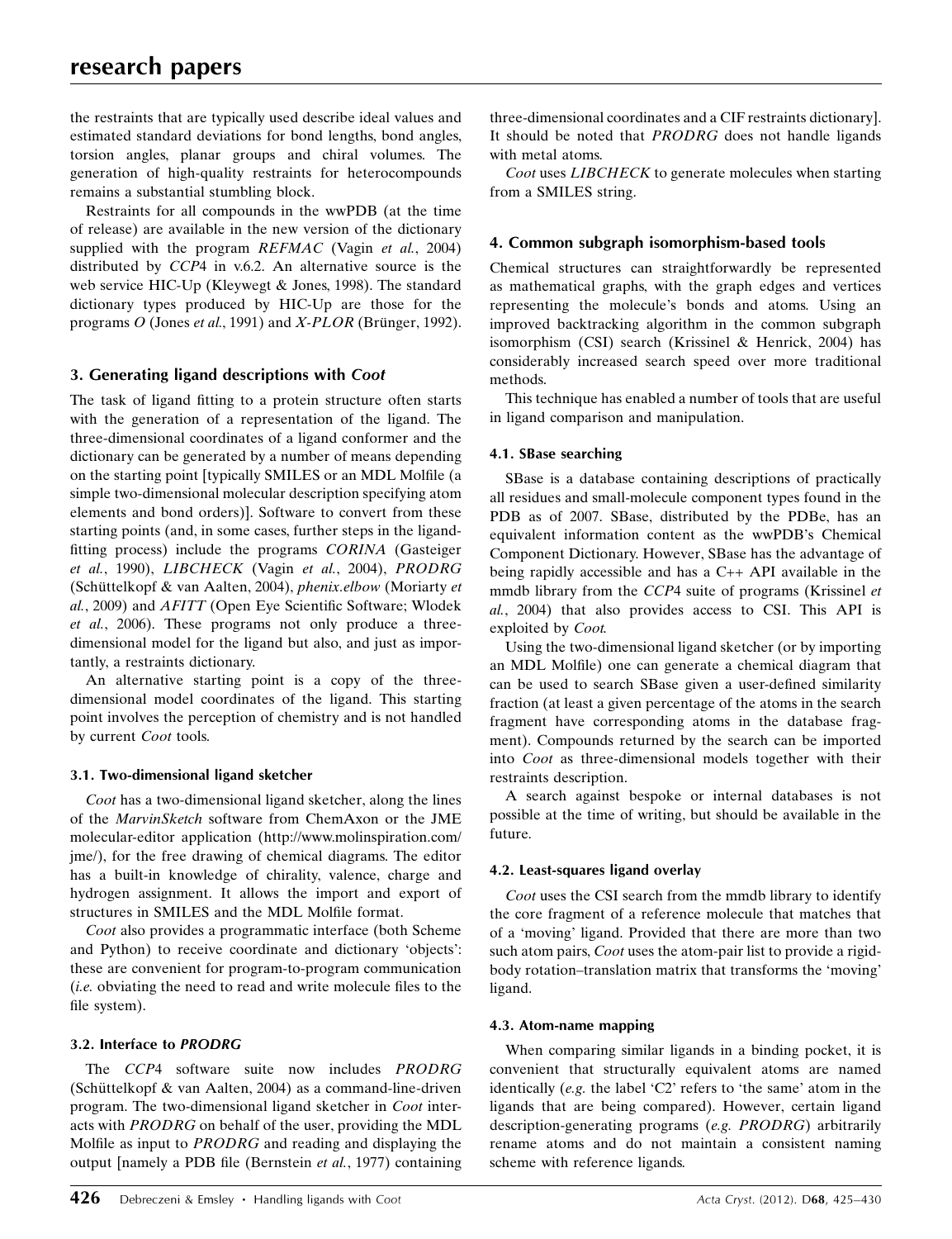#### Table 1

In the 'known cocktail' scenario, each ligand type is searched against each density cluster (and optionally involving conformer searching).

At each of the residual density clusters, the best-fitting conformer of each of the ligand types is kept and presented to the user. Coot does not address the issue of unknown ligand types. The scenario of unknown ligand types is handled by the program phenix.ligandfit (Terwilliger et al., 2007), which tests density blobs against a dictionary of 200 common heterocompounds.

|                         | Ligand type<br>known | Known cocktail | Ligand type<br>unknown |
|-------------------------|----------------------|----------------|------------------------|
| Ligand position known   | Yes                  | Yes            | No                     |
| Ligand position unknown | Yes                  | Yes            | No                     |

Like the ligand-overlay tool, the atom-name-mapping tool matches the atoms of a 'working' molecule to those of a reference molecule. The atom names of the 'working' ligand are then changed to those that correspond to the reference ligand. To maintain the uniqueness of atom names, new atom names are substituted in the 'working' molecule if the noncore atom names of the 'working' molecule are the same as the core atoms of the reference molecule.

#### 4.4. Torsion matching

Again using the CSI match, Coot identifies matching atoms between a 'working' and a reference ligand. When complete restraints descriptions of both ligands are available, the torsion angles can be compared. The description of each rotatable torsion angle (i.e. those that are not marked as 'const' in the CIF dictionary file) in the reference ligand is examined to see if it has a counterpart in the 'working' ligand torsion-angle description by way of atom-name matching. If there is such a match, by using internal coordinate manipulation the matching torsion of the 'working' ligand is set to that of the reference ligand. It should be noted that currently not all molecules work well with torsion matching (e.g. pyranoses) and this is under investigation.

#### 5. Ligand chemistry representation

Chemical compounds require more detailed description than that used to represent the protein and are more suitably described with bond orders represented, whereas for the protein this is typically not required or may even be a hindrance (since the bond orders of protein side chains are well understood). To this end, Coot uses the bond-order description in the dictionary when displaying ligands ('single', 'double', 'triple', 'metal', 'deloc' and 'aromatic' are the known types of bonds). If aromatic bonds are described as 'aromatic' instead of alternating single and double bonds then the aromatic ring-detection system is activated and the bond system is displayed with a ring.

While H atoms are important in the interaction of a ligand with its environment, displaying them in a molecular-graphics system in the same manner as other atoms can make the view confusing and crowded. This problem has been recognized by the authors of the program *King* (Chen *et al.*, 2009), who found that the best representation for H atoms was a single-colour thin grey line to the H atom. Coot follows this representation style and applies it in a similar manner to the ball-and-stick representation.

These concepts are demonstrated in Fig. 1.

## 6. Restraints editor

Coot provides a tabular representation of the monomer restraint information, which makes it easier to review and manipulate restraints than by editing the CIF file in a text editor. The modified restraints can be applied to the residues manipulated in Coot and also written to a CIF file.

## 7. Ligand fitting

The core ligand-fitting algorithm of *Coot* has been described previously (Emsley & Cowtan, 2004). There are a number of ligand-fitting scenarios that Coot handles (Table 1). After conformer generation, the residual density map is searched for clusters of density grid points that might contain a ligand. These clusters are compared with the conformer shape via principal component analysis and the best conformers are accepted if they pass certain (user-definable) filters for density fit.

Currently, the interactions arising from the binding mode are not part of the scoring system in Coot's ligand fitting. However, these metrics have been used to enhance the ligand fitting of other systems (Mooij et al., 2006).

#### 7.1. Conformer generation

The conformer of the ligand in the crystal structure may not match the conformation of the ligand generated by the aforementioned tools. Therefore, Coot generates conformers of the ligand, each of which is used to search the electron density. The conformer-sampling algorithm is simple-minded owing in part to the unsophisticated torsion probability distribution (derived from the restraints dictionary). However, the conformer internal energy is usually of little consequence compared with the fit to the electron density.

The torsion descriptions of the ligand are used to generate synthetic probability distributions. Each torsion angle is handled independently (torsions marked as 'const' are not varied). A value for the torsion of each torsionable bond is generated by random sampling from the probability distribution. Since the torsions are handled independently, this may lead to a high-energy conformation. Thus, as a final step, each conformation of the ligand undergoes energy minimization. To increase the probability of lower energy conformers, it is recommended that H atoms are used at this stage.

There is no special consideration made for ring torsions – random variation of the torsions of ring systems could well result in breaking of a ring bond – thus, for molecules with ring torsions the subsequent energy minimization (using Coot's built-in gradient minimizer) is vital to create conformers that are chemically meaningful.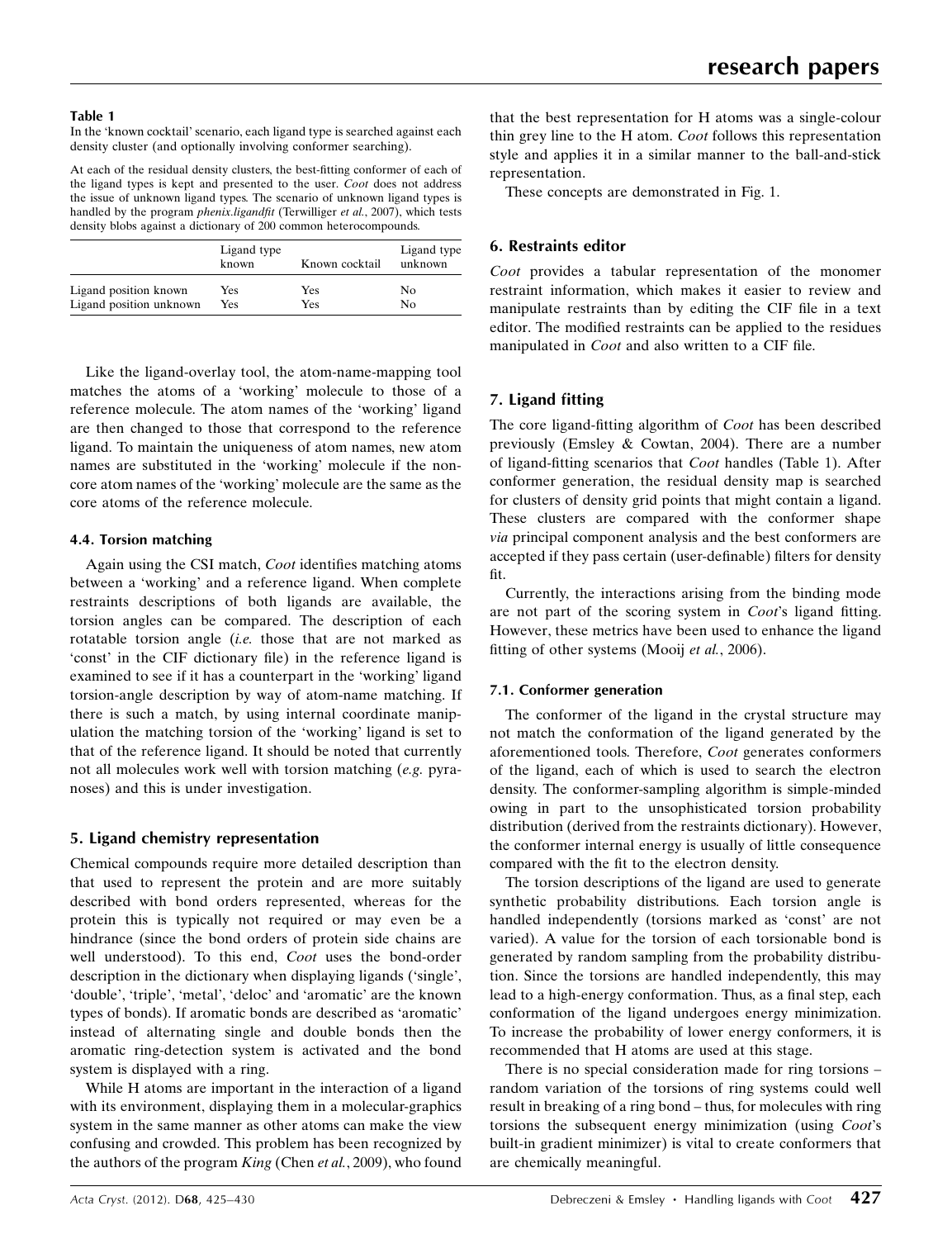### 7.2. NCS ligands

Coot can take the noncrystallographic symmetry of protein chains into account when fitting ligands. When a ligand is placed into the active site of a single protein chain, the NCS relations can be used to generate coordinates for ligands in the active sites of the NCS-related chains.



#### Figure 1

Screenshot of Coot demonstrating the representation of different chemical bond types and H atoms with smaller atom radii and monochrome bonds. Also shown are environment distances and isolated interaction dots (green, hydrogen bonds; blue, van der Waals contacts; red, close contacts; pink, clashes; carbazole-derivative ligand 824 in PDB entry 1x8b; Squire et al., 2005).



#### Figure 2

Surface representations in *Coot*. The protein electrostatic surface clipped to show the ligandbinding pocket of 824 in 1x8b. The ligand surface is transparent.

### 7.3. Jiggle fit

Small and simple *(i.e.* containing only a few torsionable bonds) common solvent and cryo molecules (e.g. acetate, ethylene glycol and glycerol) can be placed and fitted in the electron density by a mouse click using the 'Add other solvent molecules' functionality. In such cases, instead of the more

> exhaustive ligand-fitting mechanism, jiggle fit is used to optimize the ligand's fit to the density. The starting position of a low-energy conformer is transformed by applying a set of random rotations and small translations. The resulting positions are then submitted to rigidbody refinement and scored based on density fit. Finally, the best pose is realspace refined.

## 7.4. JLigand interface

If a bespoke link between a chemical compound and a protein residue needs to be made, the tool JLigand (Lebedev et al., 2012) from the CCP4 suite can be invoked by clicking on the atoms to be linked.

After manipulation in JLigand, the resulting link information is automatically transferred between JLigand and Coot. Additionally, a link description can be incorporated in the coordinates file header in the form of a LINK record.

## 8. Ligand analysis

The atom-selection system of Probe can be used to isolate the ligand and provide a 'MolProbity dots' (Word, Lovell, LaBean et al., 1999; Word, Lovell, Richardson et al., 1999) representation of the interactions of the ligand with its environment. Such a representation highlights hydrogen bonds, van der Waals interactions and clashes (Fig. 1).

Protein–ligand shape and electrostatic complementarity can be examined using surface representations. Coot can map partial charges, read from the ligand dictionary, onto the surface representation. Coot also provides easy access to clipped surfaces that only cover the area of interaction, e.g. the protein's surface clipped around the ligand to show the ligand-binding pocket. Coot also has an implementation of screendoor transparency for fast drawing of transparent surfaces (Fig. 2).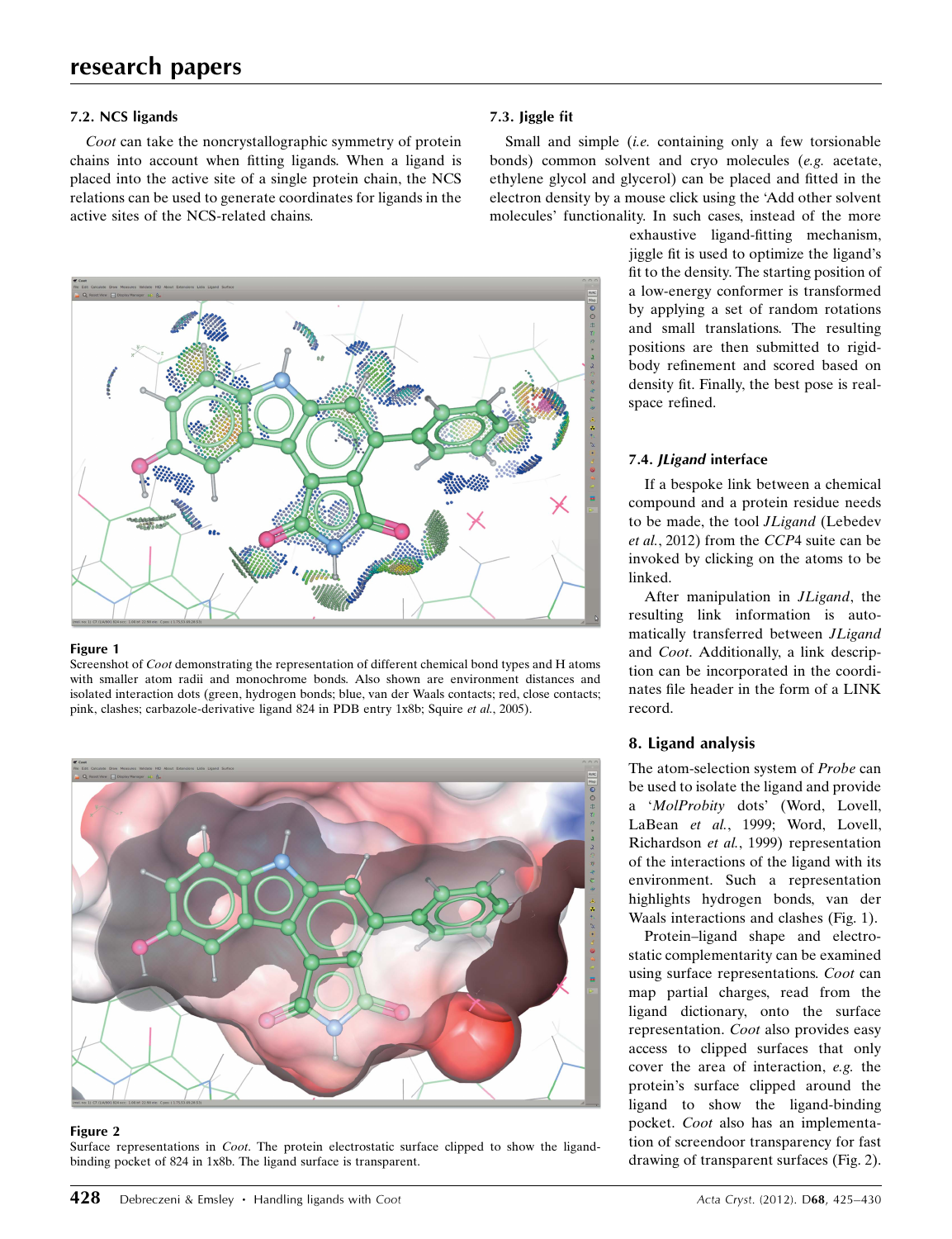Coot contains a partial implementation of the twodimensional layout system described by Clark et al. (2006) and Clark & Labute (2007).

### 9. Ligand validation

There are several validation methods for small-molecule substructures of protein–ligand complexes. One way to validate the geometry of ligand molecules is to compare the actual structure with its geometry description, i.e. restraints used in refinement. Coot calculates Z scores for all geometry features and represents the most disagreeing geometry features on a residue-by-residue basis in a chart form for all residues in the molecule (Validate  $\rightarrow$  Geometry analysis...). This allows the user to quickly navigate to problematic areas of the structure; however, it cannot be used to detect issues in geometry parametrization.

If the restraint set used in refinement contains incorrect target values or inadequately set estimated standard deviation values, the resulting geometry might be distorted; hence, parametrization-independent validation is preferable for unprecedented residues where the restraint set is questionable. Parametrization-independent methods of small-molecule validation may involve comparison of the molecule in question to those found in previously solved structures or to calculated models, e.g. quantum-chemical calculations. While quantum-chemical calculations can be considered to be reliable in terms of the resulting geometry, they reflect an in vacuo state of the ligand which may not correspond to that found in the protein complex, which in turn could be flagged as erroneous.

Previously solved and deposited ligand structures provide another basis of comparison, as facilitated by, for example, the ValLigURL web service (Kleywegt & Harris, 2007). However, novel small molecules do not have any or enough representatives in the ligand set in the PDB, so this avenue is rather restricted to common ligands such as cofactors etc.

Validation of individual structural motifs against similar fragments of small-molecule crystal structures is an alternative way to assess ligand geometry. The program Mogul (Bruno et al., 2004) from the Cambridge Crystallographic Data Centre (CCDC) is one of the knowledge bases that offer a quick and computationally inexpensive access to bond-length, bondangle and torsion-angle values, as well as ring conformations. It also provides geometry distributions in a histogram form along with quality indicators (Z scores for bonds and angles and minimal distance values for torsions). Additions to the scripting interface in *Coot* allow the user to run *Mogul* in batch mode, to visualize the quality of the structural elements in the context of the electron density and surrounding residues in the structure and to navigate to the most disagreeable part of the residue of interest. Subsequently, the restraint set can be updated using the target values and standard deviations suggested by Mogul. In cases where the target value is close to ideal but the resulting geometry does not reflect this, the standard deviation is decreased, i.e. the restraint for that geometric element is tightened. One drawback of this method is that it relies on *Mogul's* automatic chemistry perception; in other words, if the initial geometry is very far from ideal the detected atom types and bond orders might be incorrect. This can be overcome by using explicit H atoms on the residue to be validated.

#### 10. Future developments

The set of ligand-handling tools currently implemented in Coot enable model building, refinement and analysis of organic small molecules. However, there are a number of developments planned to further enhance functionality and user experience.

The available ligand-representation styles are set to be extended with common styles found in other visualization software, e.g. the possibility of hiding nonpolar H atoms.

The current two-dimensional layout algorithm (for both the actual compound and its residue environment) can in certain cases fail to generate a clear and comprehensible depiction. The use of the RDKit library (http://www.rdkit.org) is being considered as a potential solution.

In the current implementation, SBase searches are restricted to the set of molecules published by the wwPDB. This will be extended to handle in-house or custom databases.

The CREDO database (Schreyer & Blundell, 2009) provides annotated information to describe protein–compound interactions and can be queried via the CREDO API. An interface will be developed for automated search and retrieval.

PE acknowledges CCP4 for funding. JED would like to thank Stefan Gerhadt, Martin Packer and Willem Nissink for discussions.

#### References

- [Berman, H. M., Henrick, K. & Nakamura, H. \(2003\).](http://scripts.iucr.org/cgi-bin/cr.cgi?rm=pdfbb&cnor=ba5175&bbid=BB1) Nature Struct. Biol. 10[, 980.](http://scripts.iucr.org/cgi-bin/cr.cgi?rm=pdfbb&cnor=ba5175&bbid=BB1)
- [Bernstein, F. C., Koetzle, T. F., Williams, G. J. B., Meyer, E. F. Jr, Brice,](http://scripts.iucr.org/cgi-bin/cr.cgi?rm=pdfbb&cnor=ba5175&bbid=BB2) [M. D., Rodgers, J. R., Kennard, O., Shimanouchi, T. & Tasumi, M.](http://scripts.iucr.org/cgi-bin/cr.cgi?rm=pdfbb&cnor=ba5175&bbid=BB2) (1977). [J. Mol. Biol.](http://scripts.iucr.org/cgi-bin/cr.cgi?rm=pdfbb&cnor=ba5175&bbid=BB2) 112, 535–542.
- Brünger, A. T. (1992). [X-PLOR Version 3.1. A System for X-ray](http://scripts.iucr.org/cgi-bin/cr.cgi?rm=pdfbb&cnor=ba5175&bbid=BB3) Crystallography and NMR. [New Haven: Yale University Press.](http://scripts.iucr.org/cgi-bin/cr.cgi?rm=pdfbb&cnor=ba5175&bbid=BB3)
- [Bruno, I. J., Cole, J. C., Kessler, M., Luo, J., Motherwell, W. D. S.,](http://scripts.iucr.org/cgi-bin/cr.cgi?rm=pdfbb&cnor=ba5175&bbid=BB4) [Purkis, L. H., Smith, B. R., Taylor, R., Cooper, R. I., Harris, S. E. &](http://scripts.iucr.org/cgi-bin/cr.cgi?rm=pdfbb&cnor=ba5175&bbid=BB4) Orpen, A. G. (2004). [J. Chem. Inf. Comput. Sci.](http://scripts.iucr.org/cgi-bin/cr.cgi?rm=pdfbb&cnor=ba5175&bbid=BB4) 44, 2133–2144.
- [Chen, V., Davis, I. & Richardson, D. \(2009\).](http://scripts.iucr.org/cgi-bin/cr.cgi?rm=pdfbb&cnor=ba5175&bbid=BB5) Protein Sci. 18, 2403– [2409.](http://scripts.iucr.org/cgi-bin/cr.cgi?rm=pdfbb&cnor=ba5175&bbid=BB5)
- [Clark, A. M. & Labute, P. \(2007\).](http://scripts.iucr.org/cgi-bin/cr.cgi?rm=pdfbb&cnor=ba5175&bbid=BB6) J. Chem. Inf. Model. 47, 1933–1944.
- [Clark, A. M., Labute, P. & Satavy, M. \(2006\).](http://scripts.iucr.org/cgi-bin/cr.cgi?rm=pdfbb&cnor=ba5175&bbid=BB7) J. Chem. Inf. Model. 46, [1107–1123.](http://scripts.iucr.org/cgi-bin/cr.cgi?rm=pdfbb&cnor=ba5175&bbid=BB7)
- [Congreve, M., Murray, C. W. & Blundell, T. L. \(2005\).](http://scripts.iucr.org/cgi-bin/cr.cgi?rm=pdfbb&cnor=ba5175&bbid=BB8) Drug Discov. Today, 10[, 895–907.](http://scripts.iucr.org/cgi-bin/cr.cgi?rm=pdfbb&cnor=ba5175&bbid=BB8)
- [Cooper, D. R., Porebski, P. J., Chruszcz, M. & Minor, W. \(2011\).](http://scripts.iucr.org/cgi-bin/cr.cgi?rm=pdfbb&cnor=ba5175&bbid=BB9) [Expert Opin. Drug Discov.](http://scripts.iucr.org/cgi-bin/cr.cgi?rm=pdfbb&cnor=ba5175&bbid=BB9) 6, 771–782.
- [Emsley, P. & Cowtan, K. \(2004\).](http://scripts.iucr.org/cgi-bin/cr.cgi?rm=pdfbb&cnor=ba5175&bbid=BB10) Acta Cryst. D60, 2126–2132.
- [Evans, P. R. \(2007\).](http://scripts.iucr.org/cgi-bin/cr.cgi?rm=pdfbb&cnor=ba5175&bbid=BB11) Acta Cryst. D63, 58–61.
- [Gasteiger, J., Rudolph, C. & Sadowski, J. \(1990\).](http://scripts.iucr.org/cgi-bin/cr.cgi?rm=pdfbb&cnor=ba5175&bbid=BB12) Tetrahedron [Comput. Methodol.](http://scripts.iucr.org/cgi-bin/cr.cgi?rm=pdfbb&cnor=ba5175&bbid=BB12) 3, 537–547.
- [Jones, T. A., Zou, J.-Y., Cowan, S. W. & Kjeldgaard, M. \(1991\).](http://scripts.iucr.org/cgi-bin/cr.cgi?rm=pdfbb&cnor=ba5175&bbid=BB13) Acta Cryst. A47[, 110–119.](http://scripts.iucr.org/cgi-bin/cr.cgi?rm=pdfbb&cnor=ba5175&bbid=BB13)
- [Kleywegt, G. J. \(2007\).](http://scripts.iucr.org/cgi-bin/cr.cgi?rm=pdfbb&cnor=ba5175&bbid=BB14) Acta Cryst. D63, 94–100.